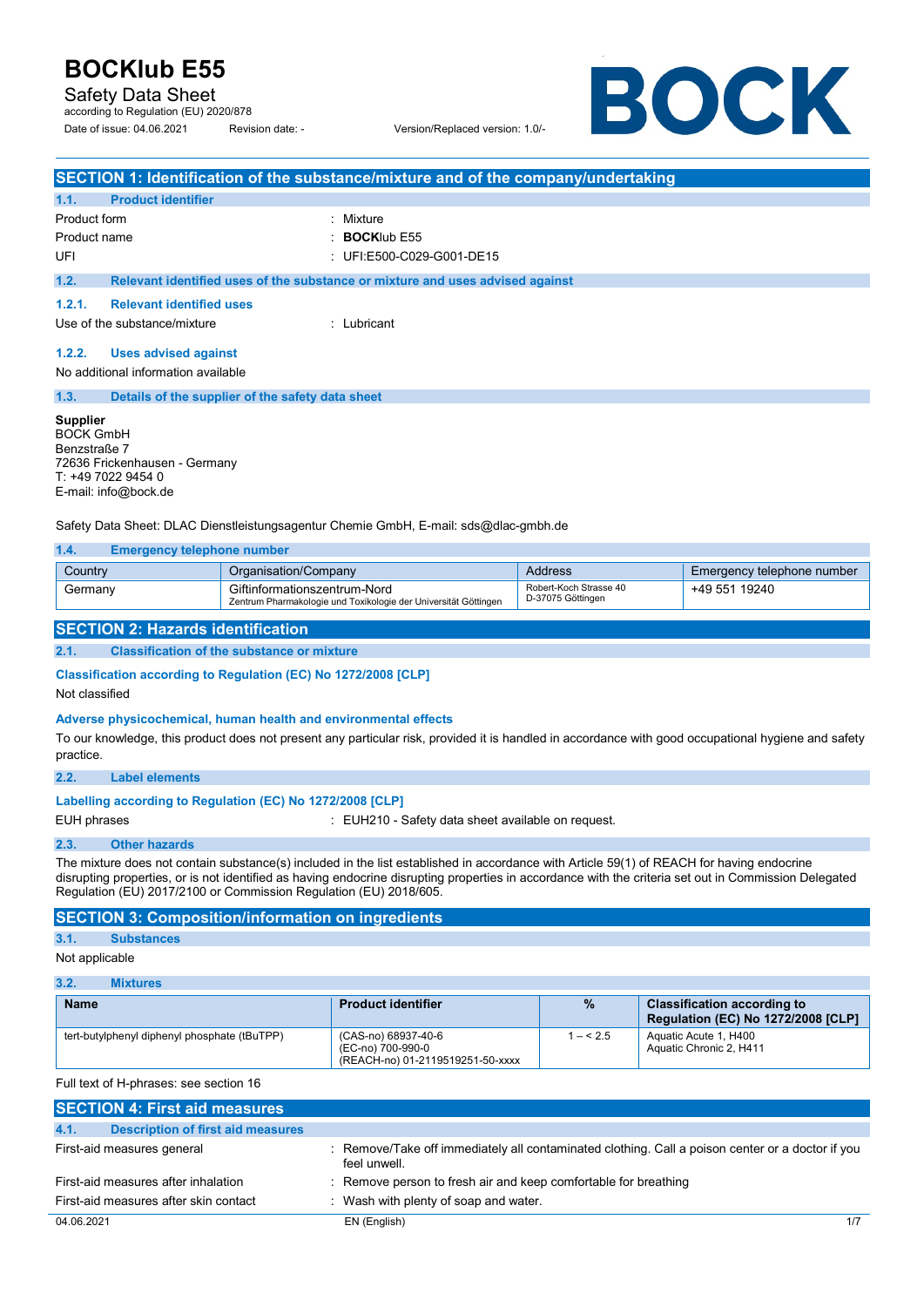### Safety Data Sheet according to Regulation (EU) 2020/878 First-aid measures after eye contact : Rinse cautiously with water for several minutes. Remove contact lenses, if present and easy to do. Continue rinsing. First-aid measures after ingestion : Rinse mouth. Drink plenty of water as a precaution. **4.2. Most important symptoms and effects, both acute and delayed**  Symptoms/effects sumpressed to present a significant hazard under anticipated conditions of normal use. **4.3. Indication of any immediate medical attention and special treatment needed**  Treat symptomatically. **SECTION 5: Firefighting measures 5.1. Extinguishing media**  Suitable extinguishing media : Carbon dioxide. Dry extinguishing powder. Water spray. For a significant fire : Alcohol resistant foam. Making extinguishing agents environment-friendly. Unsuitable extinguishing media : Do not use a heavy water stream. **5.2. Special hazards arising from the substance or mixture**  Hazardous decomposition products in case of fire : Toxic fumes may be released. Carbon dioxide. Carbon monoxide. **5.3. Advice for firefighters**  Firefighting instructions expansion in the water spray or fog for cooling exposed containers. Prevent fire-fighting water from entering environment. Move containers away from the fire area if this can be done without risk. Protection during firefighting **inter antical contents** : Do not enter fire area without proper protective equipment, including respiratory protection. **SECTION 6: Accidental release measures 6.1. Personal precautions, protective equipment and emergency procedures**  General measures **interpretatal material material material material may present a slipping hazard.** Provide adequate ventilation. Spilled material may present a slipping hazard. **6.1.1. For non-emergency personnel**  Emergency procedures **in the entity of the Contract Evacuate unnecessary personnel. 6.1.2. For emergency responders**  Protective equipment **interprotective equipment** information refer to section 8: "Exposure controls/personal protection". **6.2. Environmental precautions**  Prevent entry to sewers and public waters. Contain the spilled material by bunding. Notify authorities if product enters sewers or public waters. **6.3. Methods and material for containment and cleaning up**  Methods for cleaning up example of the soak up spills with inert solids, such as clay or diatomaceous earth as soon as possible. Stop leak if safe to do so. Dispose of in accordance with relevant local regulations. **6.4. Reference to other sections**  See section 8 for exposure controls and personal protection. Concerning disposal elimination after cleaning, see section 13. **SECTION 7: Handling and storage 7.1. Precautions for safe handling**  Precautions for safe handling example of the work station. Avoid the formation of aerosol. Avoid contact with skin and eyes. Wear suitable protective clothing. Hygiene measures **in the state of the state of the state of the state of the state of the state of the state of the state of the state of the state of the state of the state of the state of the state of the state of the st** smoke when using this product. Wash hands and other exposed areas with mild soap and water before eating, drinking or smoking and when leaving work. **7.2. Conditions for safe storage, including any incompatibilities**  Storage conditions **Store in original container.** Keep container tightly closed. Keep at temperature not exceeding the flash point. Prohibitions on mixed storage : Keep away from food, drink and animal feedingstuffs. **7.3. Specific end use(s)**  Lubricant. **SECTION 8: Exposure controls/personal protection 8.1. Control parameters tert-butylphenyldiphenyl phosphate (tBuTPP) DNEL/DMEL (Workers)**  Long-term - systemic effects, dermal 10.75 mg/kg bodyweight/day

Long-term - systemic effects, inhalation  $\sqrt{7.58 \text{ mg/m}^3}$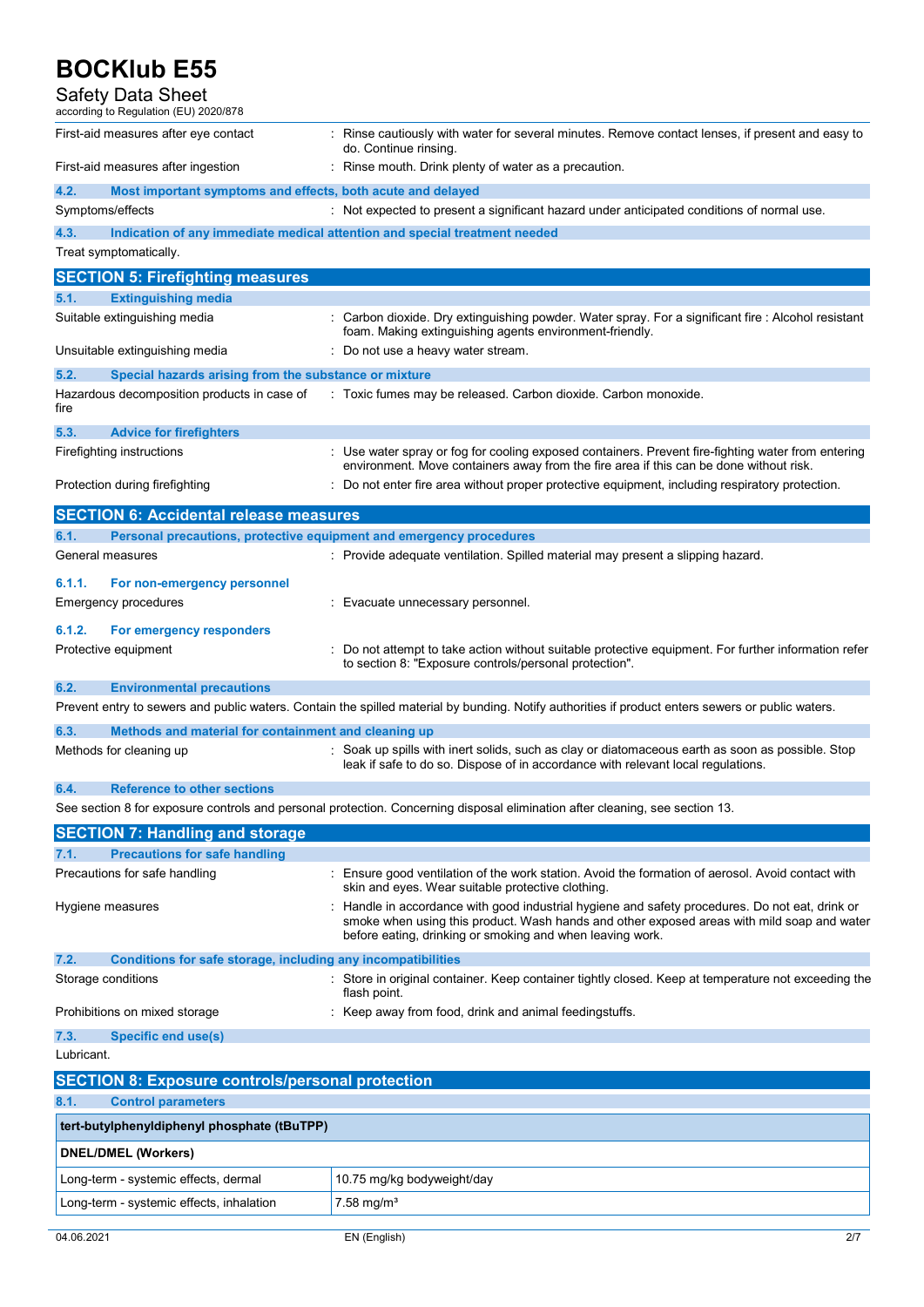# Safety Data Sheet<br>according to Regulation (EU) 2020/878

| tert-butylphenyldiphenyl phosphate (tBuTPP)                   |                                                                                                                                                                                   |  |  |
|---------------------------------------------------------------|-----------------------------------------------------------------------------------------------------------------------------------------------------------------------------------|--|--|
| <b>DNEL/DMEL (General population)</b>                         |                                                                                                                                                                                   |  |  |
| Long-term - systemic effects, oral                            | 5.375 mg/kg bodyweight/day                                                                                                                                                        |  |  |
| Long-term - systemic effects, inhalation                      | 1.87 mg/m <sup>3</sup>                                                                                                                                                            |  |  |
| Long-term - systemic effects, dermal                          | 5.375 mg/kg bodyweight/day                                                                                                                                                        |  |  |
| <b>PNEC (Water)</b>                                           |                                                                                                                                                                                   |  |  |
| PNEC aqua (freshwater)                                        | $0.004$ mg/l                                                                                                                                                                      |  |  |
| PNEC aqua (marine water)                                      | $0 \text{ mg/l}$                                                                                                                                                                  |  |  |
| PNEC aqua (intermittent, freshwater)                          | $2.02 \mu g/l$                                                                                                                                                                    |  |  |
| <b>PNEC (Sediment)</b>                                        |                                                                                                                                                                                   |  |  |
| PNEC sediment (freshwater)                                    | 3.12 mg/kg dwt                                                                                                                                                                    |  |  |
| PNEC sediment (marine water)                                  | $0.312$ mg/kg dwt                                                                                                                                                                 |  |  |
| <b>PNEC (Soil)</b>                                            |                                                                                                                                                                                   |  |  |
| <b>PNEC</b> soil                                              | 0.246 mg/kg dwt                                                                                                                                                                   |  |  |
| <b>PNEC (Oral)</b>                                            |                                                                                                                                                                                   |  |  |
| PNEC oral (secondary poisoning)                               | 23.89 mg/kg food                                                                                                                                                                  |  |  |
| 8.2.<br><b>Exposure controls</b>                              |                                                                                                                                                                                   |  |  |
| Appropriate engineering controls                              | Ensure good ventilation of the work station.                                                                                                                                      |  |  |
| Hand protection                                               | : Wear suitable gloves (EN 374). Nitrile rubber. 0.38 mm. The exact break trough time has to be<br>found out by the manufacturer of the protective gloves and has to be observed. |  |  |
| Eye protection                                                | Safety goggles recommended during refilling.                                                                                                                                      |  |  |
| Skin and body protection                                      | Wear suitable protective clothing.                                                                                                                                                |  |  |
| Respiratory protection                                        | No respiratory protection needed under normal use conditions. In case of inadequate ventilation<br>wear respiratory protection. Breathing apparatus with filter A.                |  |  |
| Environmental exposure controls                               | : Avoid release to the environment.                                                                                                                                               |  |  |
| <b>SECTION 9: Physical and chemical properties</b>            |                                                                                                                                                                                   |  |  |
| Information on basic physical and chemical properties<br>9.1. |                                                                                                                                                                                   |  |  |
| Physical state                                                | : Liquid                                                                                                                                                                          |  |  |
| Colour                                                        | Light yellow                                                                                                                                                                      |  |  |
| Odour                                                         | Characteristic                                                                                                                                                                    |  |  |
| Melting point/freezing point                                  | -48 $°C$                                                                                                                                                                          |  |  |
| Boiling point or initial boiling point and boiling<br>range   | No data available                                                                                                                                                                 |  |  |
| Flammability                                                  | No data available                                                                                                                                                                 |  |  |
|                                                               |                                                                                                                                                                                   |  |  |

Flash point : 286 °C Auto-ignition temperature **interest and the Contract Contract Auto-** : No data available Decomposition temperature **interest and the Composition temperature** intervalsed available pH : No data available

| Kinematic viscosity                               | : 55 mm <sup>2</sup> /s (40 °C)  |
|---------------------------------------------------|----------------------------------|
| Solubility                                        | : Water: practically insoluble   |
| Partition coefficient n-octanol/water (log value) | : Not applicable                 |
| Vapour pressure                                   | : No data available              |
| Density and/or relative density                   | : 1.00 g/cm <sup>3</sup> (15 °C) |
| Relative vapour density                           | No data available                |
| Particle characteristics                          | : Not applicable                 |
|                                                   |                                  |

**9.2. Other information** 

| 9.2.1. Information with regard to physical hazard classes |  |  |  |
|-----------------------------------------------------------|--|--|--|
|-----------------------------------------------------------|--|--|--|

| Explosive properties | : No explosive properties |
|----------------------|---------------------------|
| Oxidising properties | No oxidising properties   |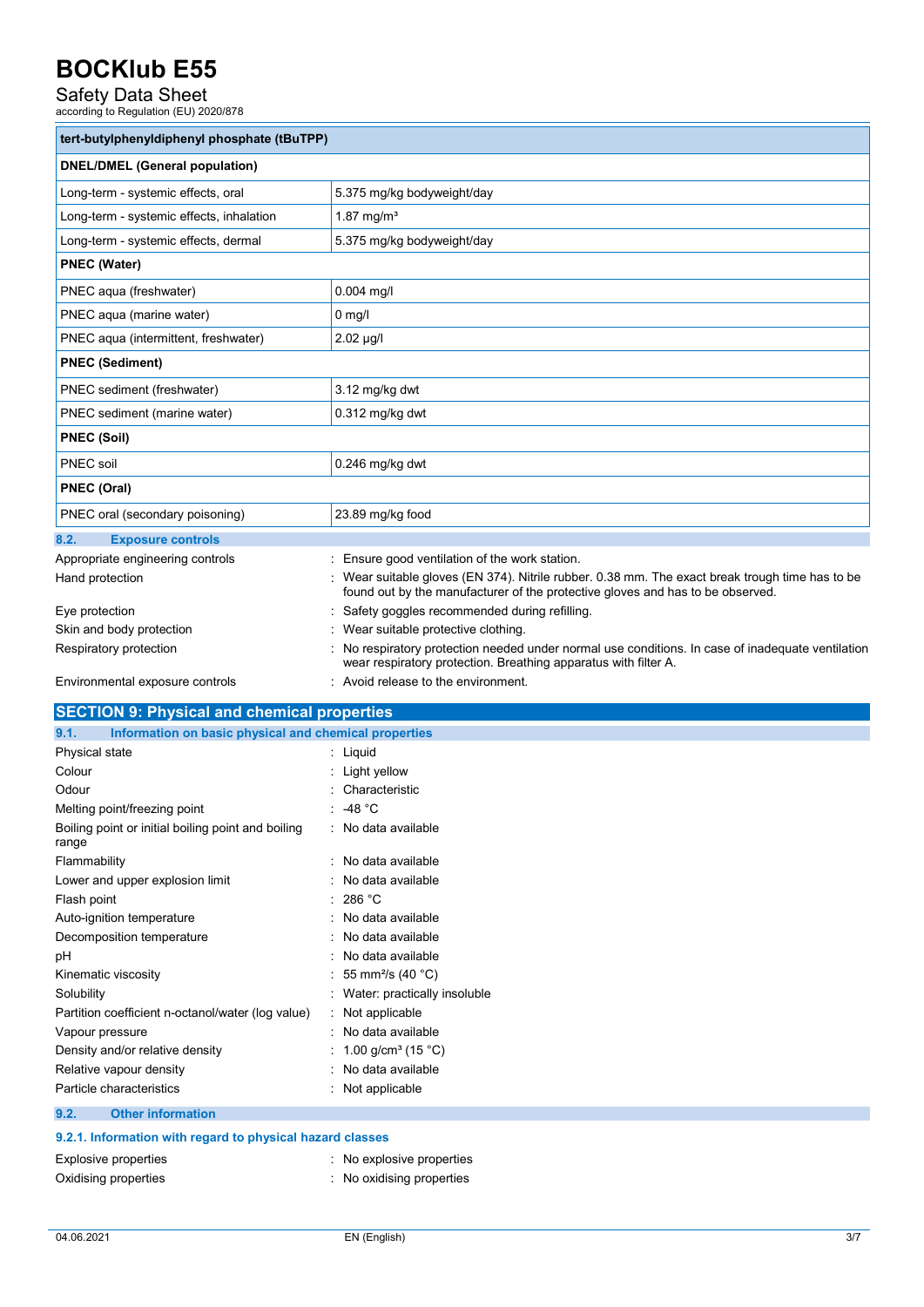### Safety Data Sheet

according to Regulation (EU) 2020/878

### **9.2.2. Other safety characteristics**

No additional information available

### **SECTION 10: Stability and reactivity**

**10.1. Reactivity**  No dangerous reactions known under normal conditions of use.

#### **10.2. Chemical stability**

Stable under use and storage conditions as recommended in section 7.

**10.3. Possibility of hazardous reactions** 

None under normal use.

**10.4. Conditions to avoid** 

High temperature.

**10.5. Incompatible materials** 

Strong acids. Strong bases. Strong oxidizing agents.

### **10.6. Hazardous decomposition products**

No hazardous decomposition products known. In case of fire: Toxic gases are released. Carbon dioxide. Carbon monoxide.

### **SECTION 11: Toxicological information**

**11.1. Information on hazard classes as defined in Regulation (EC) No 1272/2008** 

Acute toxicity in the contract of the contract of the contract of the contract of the contract of the contract of the contract of the contract of the contract of the contract of the contract of the contract of the contract

Based on available data, the classification criteria are not met

| tert-butylphenyldiphenyl phosphate (tBuTPP)            |                                                                    |  |  |  |
|--------------------------------------------------------|--------------------------------------------------------------------|--|--|--|
| LD50 oral rat                                          | > 5000 mg/kg                                                       |  |  |  |
| LD50 dermal rabbit                                     | > 2000 mg/kg                                                       |  |  |  |
| LC50 Inhalation rat                                    | $> 0.4$ mg/l/6 h                                                   |  |  |  |
| Skin corrosion/irritation                              | : Not classified                                                   |  |  |  |
|                                                        | Based on available data, the classification criteria are not met   |  |  |  |
| Serious eye damage/irritation                          | Not classified                                                     |  |  |  |
|                                                        | Based on available data, the classification criteria are not met   |  |  |  |
| Respiratory or skin sensitisation                      | : Not classified                                                   |  |  |  |
|                                                        | Based on available data, the classification criteria are not met   |  |  |  |
| Germ cell mutagenicity                                 | : Not classified                                                   |  |  |  |
|                                                        | Based on available data, the classification criteria are not met   |  |  |  |
| Carcinogenicity                                        | : Not classified                                                   |  |  |  |
|                                                        | Based on available data, the classification criteria are not met   |  |  |  |
| Reproductive toxicity                                  | Not classified                                                     |  |  |  |
|                                                        | Based on available data, the classification criteria are not met   |  |  |  |
| Specific target organ toxicity (single exposure)       | : Not classified                                                   |  |  |  |
|                                                        | Based on available data, the classification criteria are not met   |  |  |  |
| Specific target organ toxicity (repeated               | : Not classified                                                   |  |  |  |
| exposure)                                              | Based on available data, the classification criteria are not met   |  |  |  |
| Aspiration hazard                                      | Not classified                                                     |  |  |  |
|                                                        | Based on available data, the classification criteria are not met   |  |  |  |
| <b>Information on other hazards</b><br>11.2.           |                                                                    |  |  |  |
| Potential adverse human health effects and<br>symptoms | : Based on available data, the classification criteria are not met |  |  |  |

| <b>SECTION 12: Ecological information</b>          |                                                |  |
|----------------------------------------------------|------------------------------------------------|--|
| 12.1.<br><b>Toxicity</b>                           |                                                |  |
| Acute aquatic toxicity<br>Chronic aquatic toxicity | : Not classified<br>Not classified             |  |
| tert-butylphenyldiphenyl phosphate (tBuTPP)        |                                                |  |
| LC50 fish                                          | 0.8 mg/l 96 h, Ictalurus punctatus             |  |
| EC50 crustacea                                     | 0.202 mg/l 48 h, Daphnia magna                 |  |
| EC50 algae                                         | 1.4 mg/l 72 h, Pseudokirchneriella subcapitata |  |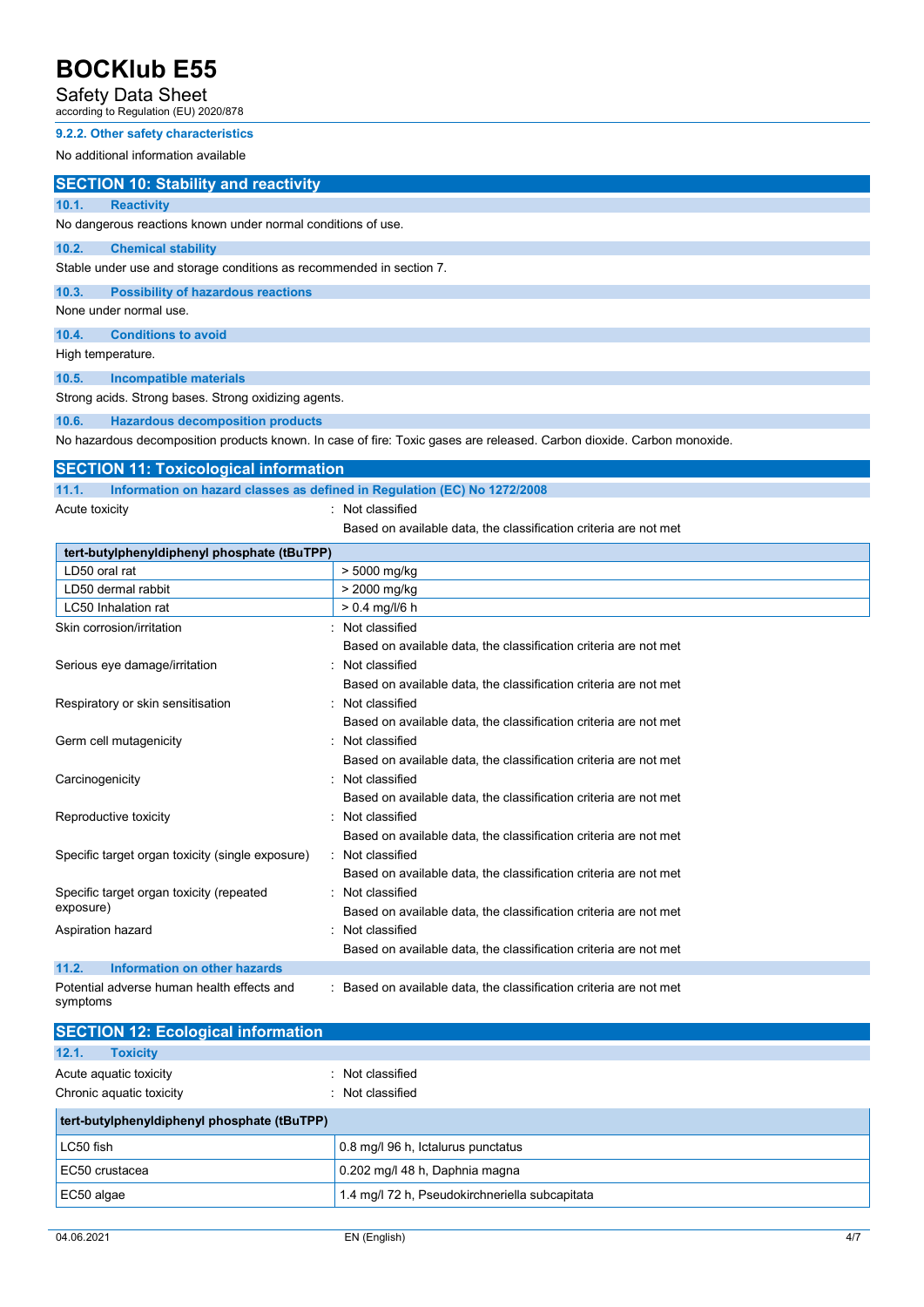# Safety Data Sheet<br>according to Regulation (EU) 2020/878

| tert-butylphenyldiphenyl phosphate (tBuTPP)                                            |                                                                                                                                                       |
|----------------------------------------------------------------------------------------|-------------------------------------------------------------------------------------------------------------------------------------------------------|
| NOEC chronic fish                                                                      | 0.093 mg/l 90 d, Pimephales promelas                                                                                                                  |
| NOEC chronic crustacea                                                                 | 0.0399 mg/l 21 d, Daphnia magna                                                                                                                       |
| NOEC chronic algae                                                                     | 0.05 mg/l 72 h, Pseudokirchneriella subcapitata                                                                                                       |
| 12.2.<br><b>Persistence and degradability</b>                                          |                                                                                                                                                       |
| tert-butylphenyldiphenyl phosphate (tBuTPP)                                            |                                                                                                                                                       |
| Persistence and degradability                                                          | Readily biodegradable.                                                                                                                                |
| Biodegradation                                                                         | 61 % 28 d (OECD 301 D)                                                                                                                                |
| 12.3.<br><b>Bioaccumulative potential</b>                                              |                                                                                                                                                       |
| tert-butylphenyldiphenyl phosphate (tBuTPP)                                            |                                                                                                                                                       |
|                                                                                        |                                                                                                                                                       |
| Partition coefficient n-octanol/water (Log Pow)                                        | 4.68 (25 °C)                                                                                                                                          |
| 12.4.<br><b>Mobility in soil</b>                                                       |                                                                                                                                                       |
| No additional information available                                                    |                                                                                                                                                       |
| 12.5.<br><b>Results of PBT and vPvB assessment</b>                                     |                                                                                                                                                       |
|                                                                                        | Not fulfilling Persistent, Bioaccumulative and Toxic (PBT), very Persistent and very Bioaccumulative (vPvB) criteria.                                 |
| 12.6.<br><b>Endocrine disrupting properties</b><br>No additional information available |                                                                                                                                                       |
| <b>Other adverse effects</b><br>12.7.                                                  |                                                                                                                                                       |
| No additional information available                                                    |                                                                                                                                                       |
|                                                                                        |                                                                                                                                                       |
| <b>SECTION 13: Disposal considerations</b>                                             |                                                                                                                                                       |
| 13.1.<br><b>Waste treatment methods</b>                                                |                                                                                                                                                       |
| Regional legislation (waste)<br>European List of Waste (LoW) code                      | Dispose in a safe manner in accordance with local/national regulations.<br>13 02 08* - other engine, gear and lubricating oils                        |
| Waste code number                                                                      | The valid EWC waste code numbers are source related. The manufacturer is therefore unable to                                                          |
|                                                                                        | specify EWC waste codes for the articles or products used in the various sectors. The EWC<br>codes listed are intended as a recommendation for users. |
| <b>SECTION 14: Transport information</b>                                               |                                                                                                                                                       |
| In accordance with IATA / IMDG / ADR                                                   |                                                                                                                                                       |
| <b>UN number or ID number</b><br>14.1.                                                 |                                                                                                                                                       |
| UN-No. (ADR)                                                                           | : Not applicable                                                                                                                                      |
| UN-No. (IMDG)                                                                          | Not applicable                                                                                                                                        |
| UN-No. (IATA)                                                                          | Not applicable                                                                                                                                        |
| 14.2.<br><b>UN proper shipping name</b>                                                |                                                                                                                                                       |
| Proper Shipping Name (ADR)                                                             | Not applicable                                                                                                                                        |
| Proper Shipping Name (IMDG)                                                            | Not applicable                                                                                                                                        |
| Proper Shipping Name (IATA)                                                            | Not applicable                                                                                                                                        |
| 14.3.<br><b>Transport hazard class(es)</b>                                             |                                                                                                                                                       |
| <b>ADR</b>                                                                             |                                                                                                                                                       |
| Transport hazard class(es) (ADR)                                                       | : Not applicable                                                                                                                                      |
| <b>IMDG</b>                                                                            |                                                                                                                                                       |
| Transport hazard class(es) (IMDG)                                                      | : Not applicable                                                                                                                                      |
|                                                                                        |                                                                                                                                                       |
| <b>IATA</b>                                                                            |                                                                                                                                                       |
| Transport hazard class(es) (IATA)                                                      | : Not applicable                                                                                                                                      |
| 14.4.<br><b>Packing group</b>                                                          |                                                                                                                                                       |
| Packing group (ADR)                                                                    | Not applicable                                                                                                                                        |
| Packing group (IMDG)                                                                   | Not applicable                                                                                                                                        |
| Packing group (IATA)                                                                   | Not applicable                                                                                                                                        |
| 14.5.<br><b>Environmental hazards</b>                                                  |                                                                                                                                                       |
| Dangerous for the environment                                                          | : No                                                                                                                                                  |
|                                                                                        |                                                                                                                                                       |
| 04.06.2021                                                                             | 5/7<br>EN (English)                                                                                                                                   |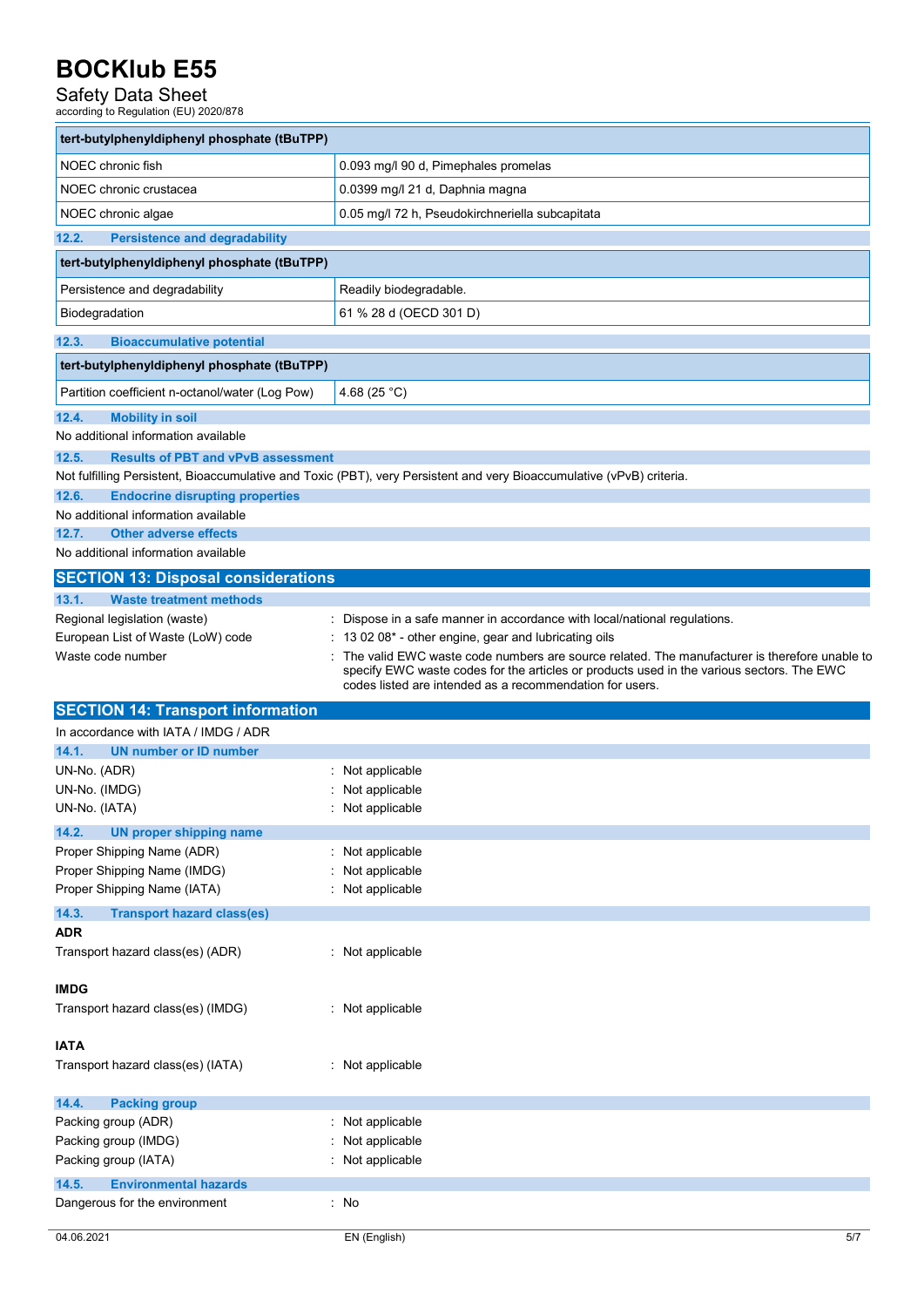Safety Data Sheet

according to Regulation (EU) 2020/878

Marine pollutant in the set of the set of the set of the set of the set of the set of the set of the set of the set of the set of the set of the set of the set of the set of the set of the set of the set of the set of the

Other information **interest in the contract of the Contract of Contract information available** contract of the contract of the contract of the contract of the contract of the contract of the contract of the contract of the

### **14.6. Special precautions for user**

**- Overland transport** 

Not applicable

### **- Transport by sea**

Not applicable

### **- Air transport**

Not applicable

**14.7. Maritime transport in bulk according to IMO instruments** 

Not applicable

### **SECTION 15: Regulatory information**

**15.1. Safety, health and environmental regulations/legislation specific for the substance or mixture** 

### **15.1.1. EU-Regulations**

### **15.1.1. EU-Regulations**

Contains no substance on the REACH candidate list

Contains no REACH Annex XIV substances

Contains no substance subject to Regulation (EU) No 649/2012 of the European Parliament and of the Council of 4 July 2012 concerning the export and import of hazardous chemicals.

Contains no substance subject to Regulation (EU) 2019/1021 of the European Parliament and of the Council of 20 June 2019 on persistent organic pollutants

### **15.1.2. National regulations**

No additional information available

### **15.2. Chemical safety assessment**

Chemical safety assessment was not carried out.

### **SECTION 16: Other information**

Data sources **1.2.2.2008 OF THE EUROPEAN PARLIAMENT AND OF THE** COUNCIL of 16 December 2008 on classification, labelling and packaging of substances and mixtures, amending and repealing Directives 67/548/EEC and 1999/45/EC, and amending Regulation (EC) No 1907/2006.

Changes compared to the previous version : -

Abbreviations and acronyms: ADR European Agreement concerning the International Carriage of Dangerous Goods by Road CLP Regulation (EC) No 1272/2008 on classification, labelling and packaging of substances and mixtures DMEL **Derived Minimal Effect Level** DNEL Derived No-Effect Level EC50 The effective concentration of substance that causes 50% of the maximum response (Median Effective Concentration) IATA **International Air Transport Association** IMDG **The The International Maritime Dangerous Goods Code**" for the transport of dangerous goods by sea LC50 Lethal Concentration to 50 % of a test population (Median Lethal Concentration) LD50 Lethal Dose to 50% of a test population (Median Lethal Dose) NOEC/L No Observed Effect Concentration/Level OECD **Organisation for Economic Cooperation and Development PBT** Persistent, Bioaccumulative and Toxic substance PNEC Predicted No-Effect Concentration REACH Regulation (EC) No 1907/2006 concerning the Registration, Evaluation, Authorisation and Restriction of Chemicals SDS Safety Data Sheet STP | Sewage Treatment Plant UFI Unique Formula Identifier vPvB Very Persistent and Very Bioaccumulative

#### Full text of H- and EUH-phrases:

| Aquatic Acute 1   | Hazardous to the aguatic environment - Acute Hazard, Category 1   |     |
|-------------------|-------------------------------------------------------------------|-----|
| Aquatic Chronic 2 | Hazardous to the aquatic environment — Chronic Hazard, Category 2 |     |
| H400              | Very toxic to aquatic life.                                       |     |
| H411              | Toxic to aquatic life with long lasting effects.                  |     |
| 04.06.2021        | EN (English)                                                      | 6/7 |